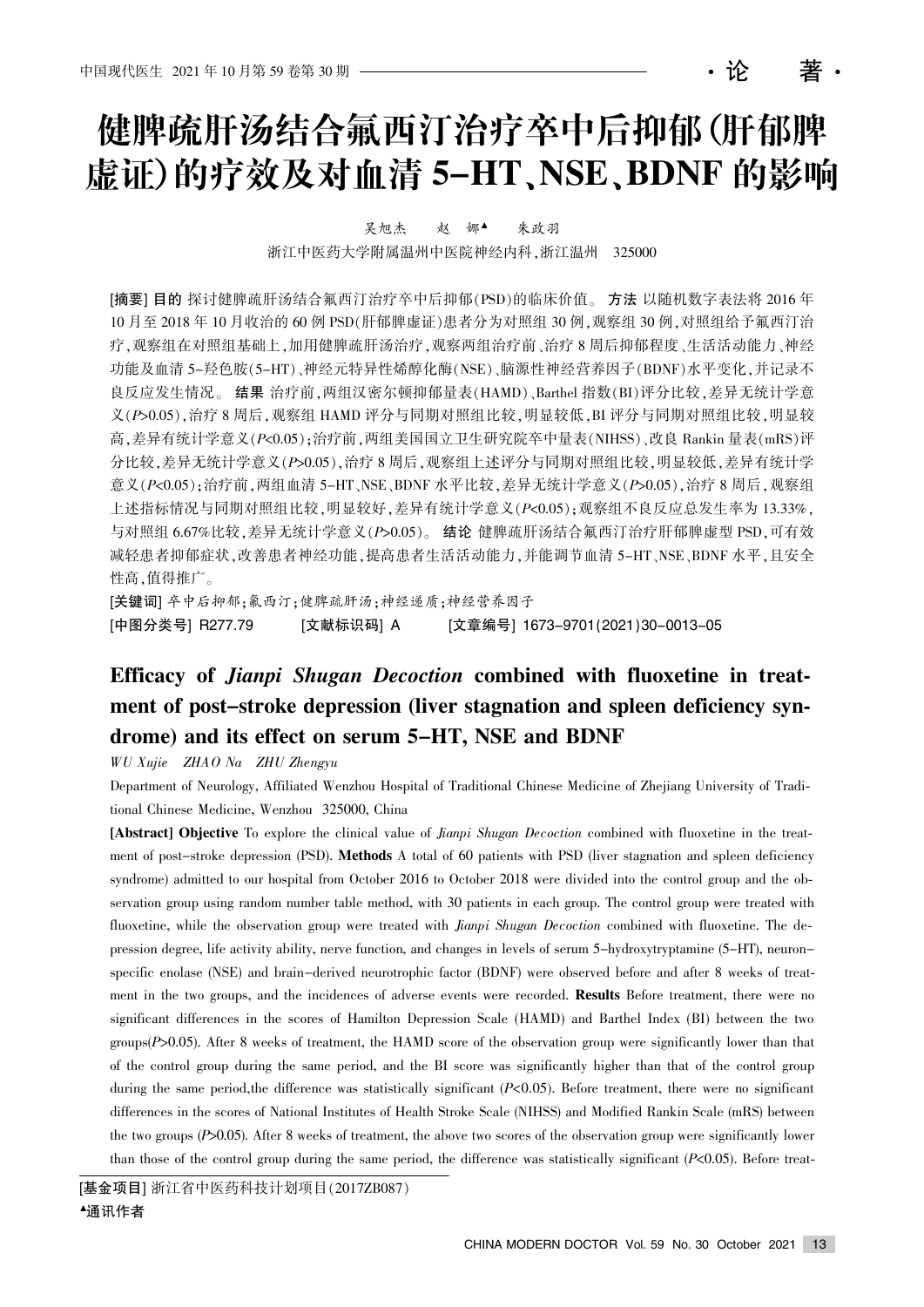ment, there were no significant differences in the levels of serum  $5-H$ , NSE and BDNF between the two groups ( $P$ ) 0.05). After 8 weeks of treatment, the above three indicators in the observation group were significantly better than those in the control group during the same period ,the difference was statistically significant (P<0.05). The total incidence of adverse events in the observation group was  $13.33\%$ , and that in the control group was  $6.67\%$ , without significant difference(P>0.05). Conclusion *Jianpi Shugan Decoction* combined with fluoxetine can effectively relieve the symptoms of depression, improve the neurological function, and strengthen the life activity ability of the patients with PSD (liver stagnation and spleen deficiency syndrome), and also regulate the levels of serum 5-HT, NSE and BDNF, with high safety. It is worthy of promotion.

[Key words] Post-stroke depression; Fluoxetine; Jianpi Shugan Decoction; Neurotransmitter; Neurotrophic factor

卒中后抑郁(Post stroke depression, PSD)是临床 较为常见的情感障碍综合征,患者以兴趣下降、情绪低 落、思维迟钝为主要表现,部分患者可出现躯体症状, 有数据显示,卒中患者 5 年内 PSD 发生率达 31%[1]。 PSD 不仅影响患者预后,降低患者生活质量,且会增加卒 中后病死率,及时有效治疗该症至关重要<sup>[2]</sup>。目前 PSD 以药物治疗为主,氟西汀是在临床广泛运用的抗抑郁 药,对改善抑郁症状有积极作用,但单纯使用氟西汀 治疗 PSD,作用机制单一,部分患者难以获得满意疗 效。近年来,随着中医理论不断完善,中医药治疗 PSD 的优势日益凸显,本研究通过比较,探讨了健脾疏肝 汤结合氟西汀在 PSD 治疗中的价值,现报道如下。

#### 1 资料与方法

#### 1.1 一般资料

选取 2016 年 10 月至 2018 年 10 月收治的 PSD 患者 60 例为研究对象, 研究获医院医学伦理委员会 审批。以随机数字表法将 60 例患者分为对照组 30 例, 观察组 30 例。纳入标准:①年龄 18~80 岁;②符合 PSD 诊断标准<sup>[3]</sup>;③符合中医肝郁脾虚证型标准(精神 抑郁,思维迟钝,兴趣索然,烦闷浮躁,性欲减退,失眠 善忘,食欲下降,胸胁胀满,腹胀腹痛,面色萎黄,大便 溏薄,舌淡苔白,脉弦滑或弦细)<sup>[4]</sup>; 4)汉密尔顿抑郁量 表(Hamilton depression scale, HAMD)≥18 分;⑤意识 清楚,无交流、视听障碍;⑥既往无精神病史;⑦签署 知情同意书。排除标准:①合并其他精神疾病者;②对 本研究药物有过敏史或过敏体质者:3重要脏器严重 功能不全者;4有药物、酒精依赖史者;5合并血液、 免疫系统疾病者: 61 个月内有抗抑郁治疗史者: 7)奸 娠期、哺乳期女性:8恶性肿瘤者。两组患者一般资料 (性别、年龄、卒中类型、病程)比较,差异无统计学意  $X(P>0.05)$ , 具有可比性。见表 1。

### 1.2 方法

两组均给予脑卒中及高血压、糖尿病等基础疾病 治疗,对照组加盐酸氟西汀胶囊(礼来苏州制药有限 公司,批准文号 J20130010,规格: 20 mg/粒), 20 mg/次, 口服,1 次/d,连续治疗 8 周。观察组在对照组基础上, 加用健脾疏肝汤,方药:茯苓 20 g,白术 15 g,丹参 15 g, 白芍 15 g,柴胡 12 g,川芎 12 g,郁金 12 g,香附 12 g, 苍术 12 g,枳壳 10 g,陈皮 6 g,川楝子 6 g,甘草 6 g。 药物由浙江中医药大学中药饮片有限公司提供,所用 中药均为标准汤剂 200 mL,由医院煎药室统一熬制。 1 剂/d. 早晚分服, 连续治疗 8 周。

1.3 观察指标及评价标准

①抑郁程度:采用 HAMD 对患者治疗前、治疗 8 周后抑郁程度予以评估,量表共包含 17 个条目,分 值范围 0~54 分, 总分<7 分为无抑郁, 总分 7~17 分为 可能抑郁, 总分 18~24 分为肯定有抑郁, 总分>24 分 为严重抑郁[5]。②生活活动能力:采用 Barthel 指数 (Barthel index, BI)对患者治疗前、治疗 8 周后生活活 动能力予以评估, BI 量表共包含 10 个条目, 分值范围 0~100分,分值越高,生活活动能力越强<sup>[6]</sup>。③神经功 能:采用美国国立卫生研究院卒中量表(National institute of health stroke scale, NIHSS)、改良 Rankin 量表 (Modified Rankin scale, mRS)对治疗前、治疗 8 周后 患者神经功能予以评估, NIHSS 量表共 15 个条目, 分 值范围 0~42 分 $\eta$ <sub>;mRS</sub> 量表包含 7 个等级, 分值范围 0~6分, 两量表分值越低, 神经功能情况越好<sup>88</sup>。 4 血

| 表<br>两组患者一般资料比较 |                  |    |       |                                         |      |       |                               |
|-----------------|------------------|----|-------|-----------------------------------------|------|-------|-------------------------------|
| 组别              | $\boldsymbol{n}$ | 性别 |       |                                         | 卒中类型 |       |                               |
|                 |                  | 男  | 女     | 年龄 $(\bar{x} \pm s, \dot{\mathcal{Y}})$ | 脑出血  | 脑梗死   | 病程 $(\bar{x} \pm s, \bar{A})$ |
| 观察组             | 30               |    | 13    | $51.76\pm4.88$                          | O    | 24    | $3.54 \pm 0.71$               |
| 对照组             | 30               | 14 | 16    | $52.13 \pm 4.96$                        | δ    | 22    | $3.58 \pm 0.75$               |
| $\chi^2/t$ 值    |                  |    | 0.267 | 0.291                                   |      | 0.093 | 0.212                         |
| P值              |                  |    | 0.605 | 0.772                                   |      | 0.760 | 0.833                         |

表 1 两组患者一般资料比较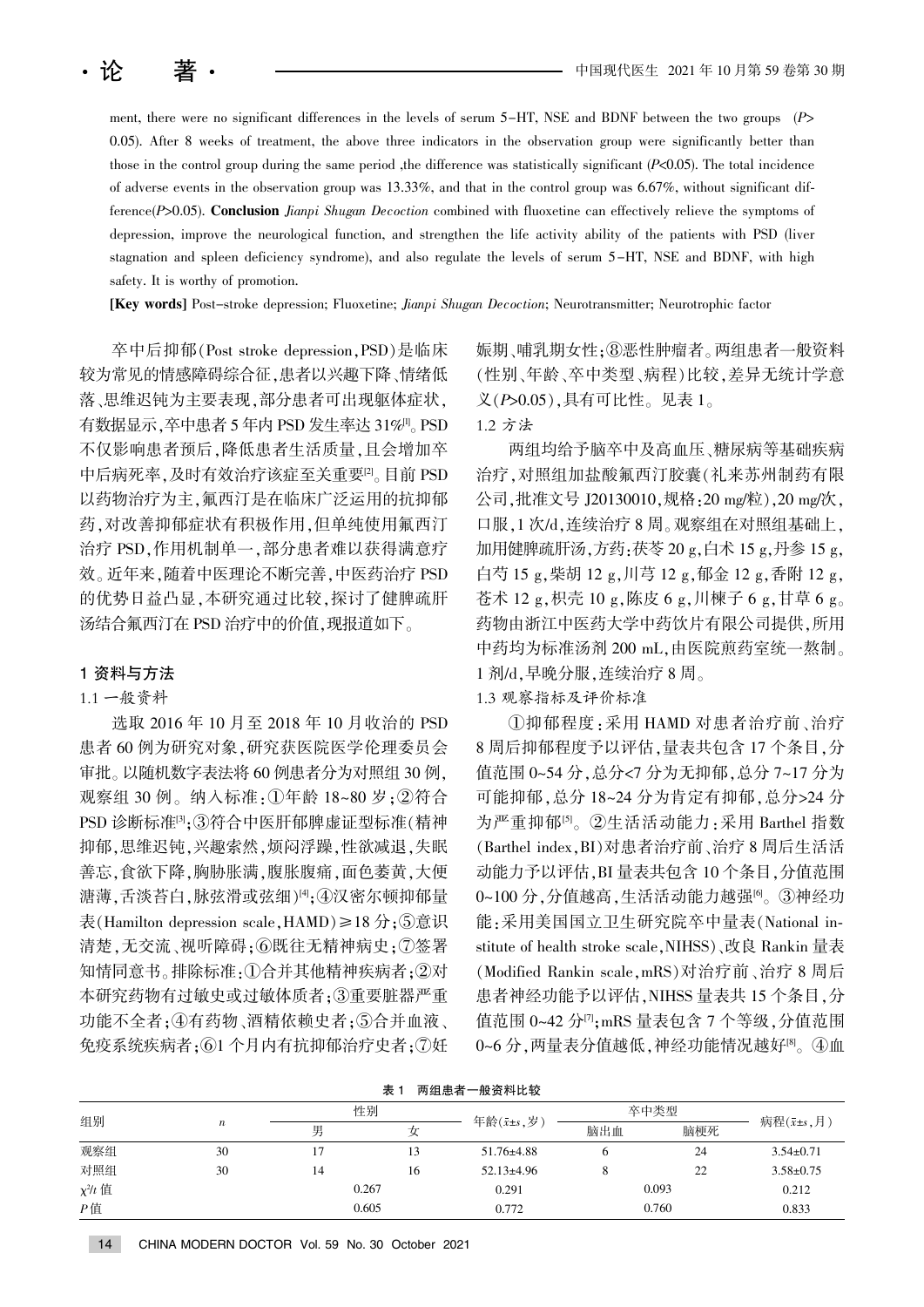表 2 两组患者治疗前、治疗 8 周后 HAMD、BI 评分比较 $(x \pm s, \Delta)$ 

| 组别    |                  |                  | HAMD 评分          |        |       |                  | BI评分             |       |       |  |
|-------|------------------|------------------|------------------|--------|-------|------------------|------------------|-------|-------|--|
|       | $\boldsymbol{n}$ | 治疗前              | 治疗 8 周后          | $t$ 值  | P值    | 治疗前              | 治疗 8 周后          | t 值   | P值    |  |
| 观察组   | 30               | $21.48 \pm 3.25$ | $10.64 \pm 1.83$ | 15.919 | 0.000 | $57.31 \pm 6.52$ | 74.35±6.98       | 9.772 | 0.000 |  |
| 对照组   | 30               | $21.27 \pm 3.19$ | $12.85 \pm 1.94$ | 12.352 | 0.000 | $58.03 \pm 6.49$ | $68.39 \pm 6.77$ | 6.051 | 0.000 |  |
| $t$ 值 |                  | 0.253            | 4.539            |        |       | 0.429            | 3.357            |       |       |  |
| $P$ 值 |                  | 0.802            | 0.000            |        |       | 0.670            | 0.001            |       |       |  |

表 3 两组患者治疗前、治疗 8 周后 NIHSS、mRS 评分比较 $(x \pm s, \hat{y})$ 观察组 对照组 t 值 P 值 30 30  $11.36 \pm 1.75$  $11.42 \pm 1.71$ 0.134 0.894  $5.84 \pm 0.67$  $6.49 \pm 0.65$ 3.814 0.000 16.135 14.761 0.000 0.000  $2.41 \pm 0.45$  $2.39 \pm 0.47$ 0.168 0.867  $0.76 \pm 0.22$  $0.95 \pm 0.27$ 2.988 0.004 18.042 14.551 0.000 0.000 组别  $n$   $\frac{NIHSS \cancel{r}\cancel{r}}{N}$ 治疗前 治疗 8 周后  $t$  值  $t$   $\theta$  值 mRS 评分 治疗前 治疗8周后  $t$  值  $P$  值

清 5-羟色胺(5-hydroxytryptamine, 5-HT)、神经元特 异性烯醇化酶(Neuron-specific enolase,NSE)、脑源性 神经营养因子(Brain-derived neurotrophic factor, BD-NF)水平:采集患者治疗前、治疗 8 周后 4 mL 肘静脉血 (空腹状态),离心处理(半径 10 cm,速率 3500 r/min, 时间 12 min)后,分离血清,采用酶联免疫吸附试验对 5-HT、NSE、BDNF 水平予以测定。⑤不良反应:记录 两组用药后不良反应发生情况。

1.4 统计学方法

采用 SPSS 16.0 统计学软件对本研究数据进行分 析, 计量资料以均数±标准差(x±s)表示, 采用独立样 本  $t$  检验; 计数资料以 $[n(\%)]$ 表示, 组间比较采用  $\chi^2$ 检验,  $P< 0.05$  为差异有统计学意义。

#### 2 结果

2.1 两组患者治疗前、治疗 8 周后 HAMD、BI 评分比较

治疗前, 两组 HAMD、BI 评分比较, 差异无统计 学意义(P>0.05),治疗 8 周后,上述评分与本组治疗 前比较,有明显改善,组间比较,差异有统计学意义  $(P<0.05)$ 。见表 2。

2.2 两组患者治疗前、治疗 8 周后 NIHSS、mRS 评分 比较

治疗前, 两组 NIHSS、mRS 评分比较, 差异无统计 学意义 $(P>0.05)$ , 治疗 8 周后, 上述评分与本组治疗 前比较,有明显下降,组间比较,差异有统计学意义  $(P<0.05)$ 。见表 3。

2.3 两组患者治疗前、治疗 8 周后血清 5-HT、NSE、 BDNF 水平比较

治疗前, 两组血清 5-HT、NSE、BDNF 水平比较, 差异无统计学意义 ( $P > 0.05$ ), 治疗 8 周后, 上述指标 与本组治疗前比较,有明显改善,组间比较,差异有统 计学意义 $(P< 0.05)$ 。见表 4。

#### 表 4 两组患者治疗前、治疗 8 周后血清 5-HT、NSE、BDNF 水平比较

| $(\bar{x} \pm s)$                                       |                  |                    |                  |                  |  |  |
|---------------------------------------------------------|------------------|--------------------|------------------|------------------|--|--|
| 组别                                                      | $\boldsymbol{n}$ | $5-HT(ng/L)$       | NSE(ng/mL)       | BDNF(ng/mL)      |  |  |
| 观察组                                                     | 30               |                    |                  |                  |  |  |
| 治疗前                                                     |                  | $97.63+9.25$       | $21.37+4.21$     | $22.56 \pm 4.38$ |  |  |
| 治疗8周后                                                   |                  | $216.74 \pm 18.61$ | $9.85 \pm 1.69$  | $36.74 \pm 5.19$ |  |  |
| t 值                                                     |                  | 31.392             | 13.909           | 11.436           |  |  |
| P值                                                      |                  | 0.000              | 0.000            | 0.000            |  |  |
| 对照组                                                     | 30               |                    |                  |                  |  |  |
| 治疗前                                                     |                  | $98.47+9.65$       | $21.08+4.15$     | $21.97+4.51$     |  |  |
| 治疗8周后                                                   |                  | $201.23 \pm 17.82$ | $12.14 \pm 1.87$ | $31.34 \pm 5.26$ |  |  |
| t 值                                                     |                  | 27.774             | 10.758           | 7.407            |  |  |
| P値                                                      |                  | 0.000              | 0.000            | 0.000            |  |  |
| $t_{\hat{\pi}\hat{\eta}\hat{\eta}\hat{\eta}\hat{\eta}}$ |                  | 0.344              | 0.269            | 0.514            |  |  |
| $P_{\nparallel \hat{H}}$ 前组间比较值                         |                  | 0.732              | 0.789            | 0.609            |  |  |
| $t_{\hat{n}\hat{r}\hat{r}\hat{r}\hat{a}}$ 匍 比较 值        |                  | 3.297              | 4.976            | 4.003            |  |  |
| $P_{\nparallel}$ 治疗后组间比较值                               |                  | 0.002              | 0.000            | 0.000            |  |  |

#### 2.4 两组患者不良反应发生情况比较

观察组不良反应总发生率为 13.33%,与对照组 6.67%比较, 差异无统计学意义 (P>0.05)。见表 5。

表 5 两组患者不良反应发生情况比较 $[n(\%)]$ 

| 组别         | n  | 头痛      | 失眠      | 悪心       | 总发生      |
|------------|----|---------|---------|----------|----------|
| 观察组        | 30 | 1(3.33) | 0       | 3(10.00) | 4(13.33) |
| 对照组        | 30 | 1(3.33) | 1(3.33) | 0        | 2(6.67)  |
| $\chi^2$ 值 |    |         |         |          | 0.185    |
| P値         |    |         |         |          | 0.667    |

#### 3 讨论

PSD 的发病机制尚未完全清楚,目前存在神经生 化递质学说、神经解剖学说、内分泌学说、神经基因遗 传学说及社会心理学说等理论,一般认为该症是多种 机制共同作用所致<sup>[9-10]</sup>。临床治疗 PSD 方法较多,包括 心理治疗、药物治疗、物理治疗等,其中以药物治疗为 主[11]。氟西汀是临床常用抗抑郁药,作为选择性5-HT

CHINA MODERN DOCTOR Vol. 59 No. 30 October 2021 15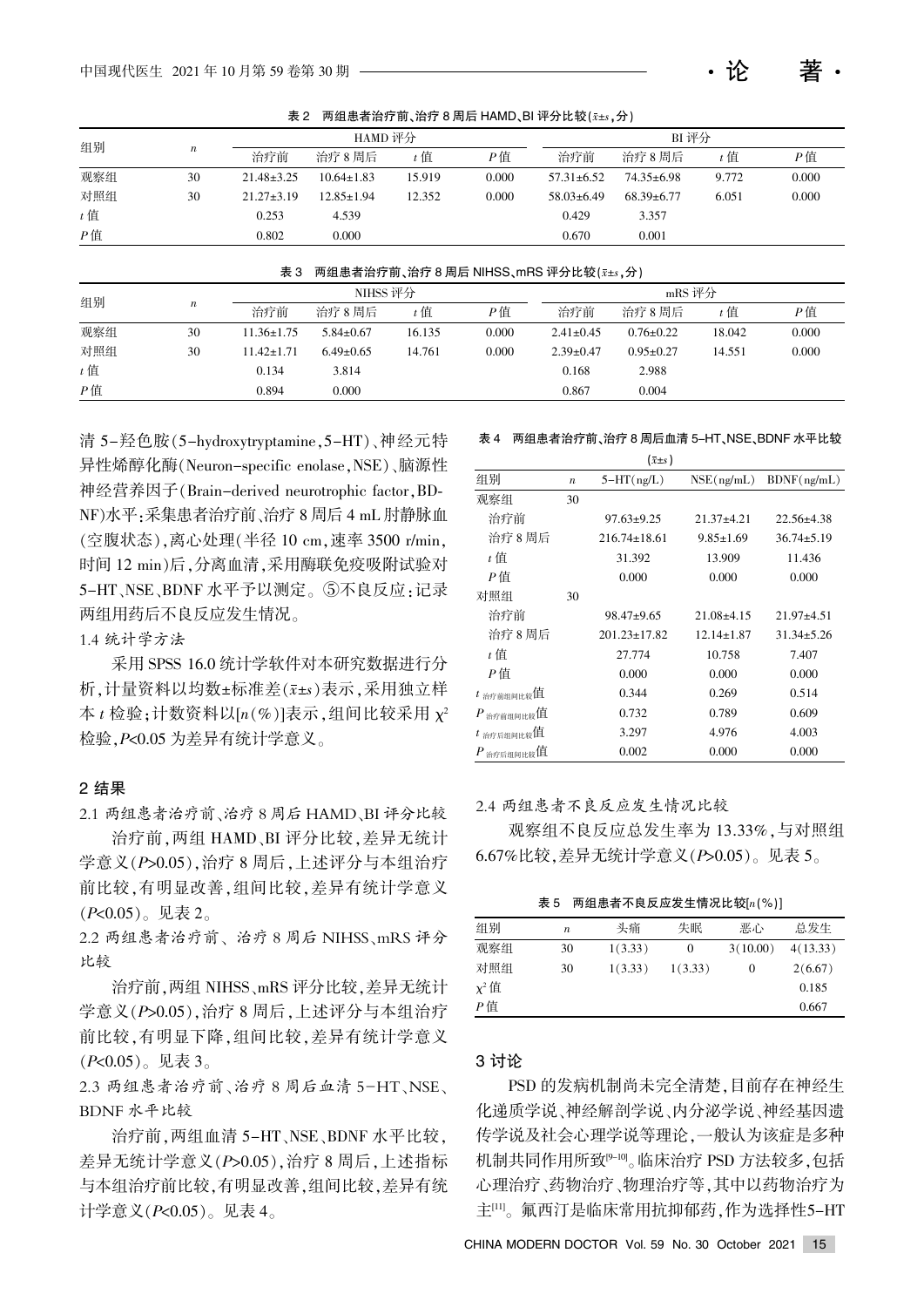再摄取抑制剂,其能有效阻断突触前膜 5-HT 的再摄取, 从而使 5-HT 水平及作用增加,起到抗抑郁作用[12-13]。 但单纯使用氟西汀治疗存在一定不足,中医对于抑郁 治疗有较丰富经验,可考虑在氟西汀基础上加用中医 药治疗。

中医将 PSD 归于"郁证""脏躁"等范畴,《古今医 统大全·郁证门》云"郁为七情不舒,遂成郁结,既郁之 久,变病多端"[14],古代医家认为五脏病变是导致郁证 重要原因之一、《杂病源流犀烛》曰"诸郁,脏气病也, 其源本于思虑过深,更兼脏气弱,故六郁之病生焉"[15] 《医碥》中有"郁则不舒,肝木之病"记载[16]。肝郁脾虚 是 PSD 重要病机, 因中风内伤, 加之情志不遂、劳逸 失度,而致脏腑阴阳失调,肝气郁结,而失疏泄,脾气 亏虚,而失健运,肝为将军之官,脾为后天之本,肝郁 脾虚,可致气机不畅,津液内停,血凝成瘀,瘀浊之邪 上扰清窍,发为抑郁。对于该证型患者,治疗当以疏 肝、健脾、行气、活血为主。

本研究所用健脾疏肝汤、方中茯苓具有健脾宁心、 利水渗湿之效,白术能健脾益气、利水燥湿,丹参可清 心除烦、通经活血、祛瘀止痛,白芍有养血平肝、调经 止痛功效,柴胡能疏肝升阳、和解表里,川芎可行气活 血、祛风止痛、郁金、香附均有清心解郁之效,苍术可 健脾燥湿,枳壳能理气宽中,陈皮有健脾理气、燥湿化 痰功效,川楝子可清肝火、除湿热,甘草能补脾益气、 调和诸药。诸药合用,共奏健脾疏肝、理气化瘀、清心 解郁之效。

现代药理学研究发现,茯苓中所含茯苓素具有利 尿作用,茯苓醇、茯苓多糖成分可起到保肝效果,茯苓 总三萜有抗惊厥与镇静作用[17];白术中所含白术内酯 Ⅲ成分可抑制神经细胞凋亡,产生神经保护效果,而 白术内酯 I 具有抗抑郁作用, 白术多糖成分有保肝及 调节免疫功效[18];白芍含糖苷类、黄酮类、三萜类等多 种化学成分,其中白芍总苷可抑制神经细胞凋亡,提 高脑耐缺血、缺氧能力,可减少神经功能损伤,芍药苷 可通过对海马组织内谷氨酸及其受体进行调节,发挥 良好抗抑郁效果[19];柴胡中所含总皂苷成分可通过影 响突触蛋白表达及相关信号通路产生明显抗抑郁作 用,而柴胡皂苷具有保肝护肝效果[20];枳壳中所含柚 皮素成分,具有一定抗抑郁及保肝作用[21]。另有学者 指出,柴胡皂苷及芍药苷成分可通过上调神经营养因 子表达,改善神经递质及其代谢产物水平,发挥抗抑 郁作用[22-23]。

本研究将健脾疏肝汤与氟西汀联合应用于 PSD (肝郁脾虚证)治疗中,结果显示,观察组治疗后HAMD 评分明显较同期对照组低, 表明该方案治疗 PSD 效果

确切。考虑原因为健脾疏肝汤从脏腑辨证着手,通过 改善肝郁、脾虚,使气机血液通达,心神安宁,与氟西 汀结合,可标本兼顾,发挥良好协同效应,进一步增强 疗效。研究指出, PSD 患者抑郁程度与神经功能及生 活活动能力具有相关性[24]。本研究中,观察组治疗后 BI、NIHSS、mRS 评分情况均优于同期对照组, 提示健 脾疏肝汤结合氟西汀在改善患者神经功能及生活活 动能力方面有积极意义,考虑原因为该治疗方案能更 有效改善患者病情, 减少抑郁症状对预后康复的影 响,另一方面,部分中药所含化学成分能抑制神经细 胞,起到一定神经保护作用。研究发现,神经递质与神 经营养因子与 PSD 的发生、发展有密切关联[25]。5-HT 属吲哚衍生物,在神经突触及大脑皮层内有较高含量, 作为抑制性神经递质,其具有调节情绪、记忆力及精 力等作用;BDNF 是一种具备神经营养功能的蛋白 质,能增强神经突触可塑性,促进神经发生及神经细 胞生存:NSE 作为参与糖酵解途径的烯醇化酶在卒 中发生后可大量释放入血,是反映脑损害的重要指标, 有报道证实,其表达与抑郁形成及进展有关[26]。本研 究中,观察组治疗后上述指标情况明显优于同期对照 组,可能与部分中药具有调节神经递质、神经营养因 子,保护神经功能等药理活性有关。本研究还显示,两 组均未出现严重不良反应,总发生率无明显差异,提示 健脾疏肝汤结合氟西汀治疗 PSD 具有较高安全性。

综上所述, 肝郁脾虚型 PSD 患者接受健脾疏肝 汤结合氟西汀治疗,可明显改善抑郁症状,减少神经 功能缺损,增强生活活动能力,同时能调节血清 5-HT、 NSE、BDNF 水平,且安全性良好,具有较高临床价值。

#### [参考文献]

- [1] Zhao FY, Yue YY, Li L, et al. Clinical practice guidelines for post-stroke depression in China[J]. Braz J Psychiatry,  $2018, 40(3)$ :  $325-334$ .
- [2] 杨本德,王恒,徐胜军,等.卒中后抑郁的临床康复治疗 进展[J].中国医药导报, 2020, 17(16): 54-57.
- [3] 袁勇贵.中国卒中后抑郁障碍规范化诊疗指南[M]. 南 京:东南大学出版社, 2016:65-66.
- [4] 王永炎,鲁兆麟. 中医内科学[M]. 2 版.北京:人民卫生 出版社, 2011: 521-523.
- [5] 王少石, 周新雨, 朱春燕.卒中后抑郁临床实践的中国 专家共识[J].中国卒中杂志, 2016, 11(8): 685-693.
- [6] 彭华,彭兴梅,海洁,等.日常生活活动能力量表在脑卒 中患者康复过程中的临床使用情况调查[J].护理实践 与研究, 2019, 16(4): 14-16.